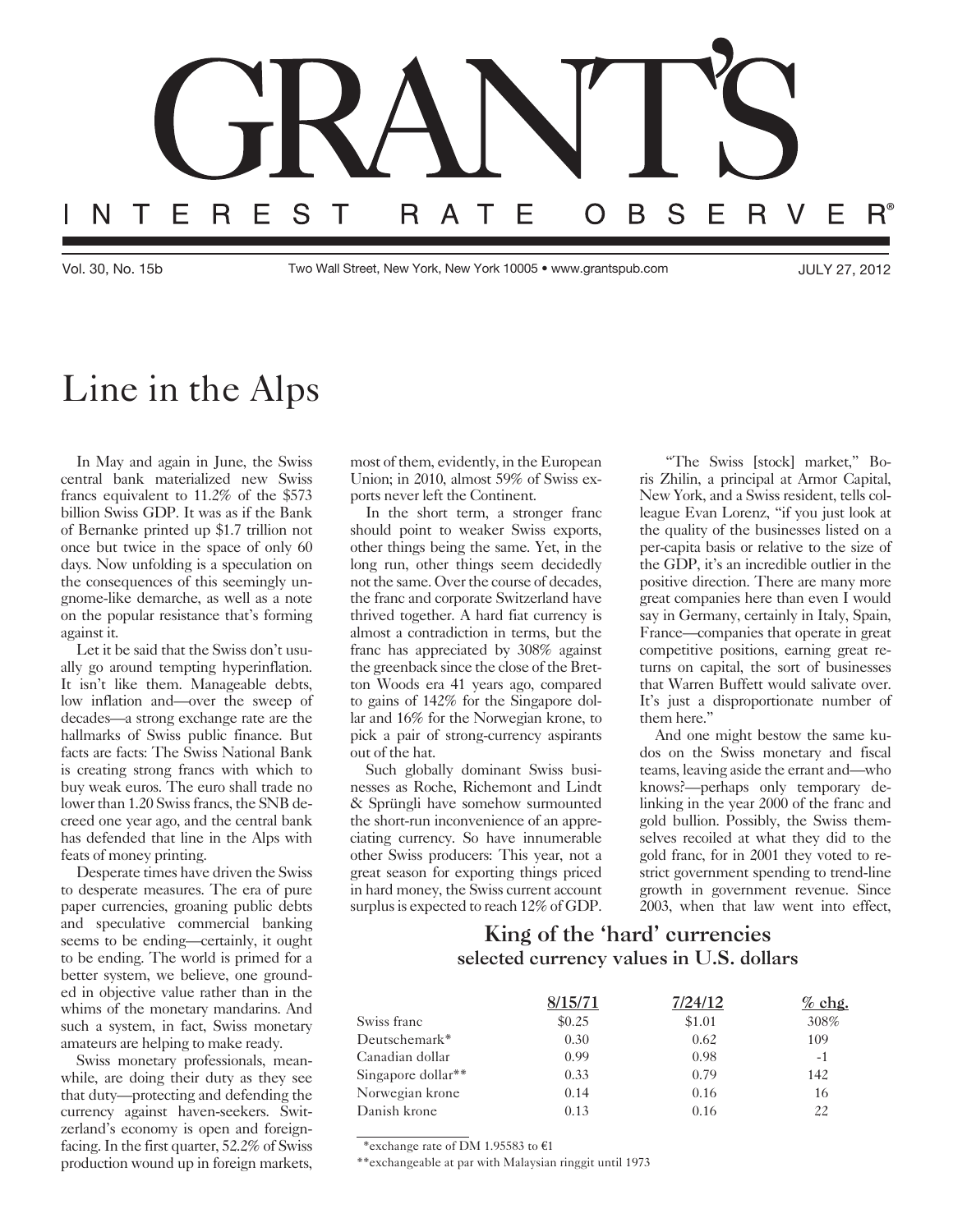gross Swiss government debt as a share of Swiss output has fallen to 48.6% from 67.7%. Over the same eight years, incidentally, America's ratio of gross federal debt to GDP has vaulted to 102.9% from 60.4%.

Alas, Switzerland is as tiny as it is (ordinarily) prudent. The euro zone's output is 20.3 times greater than Swiss output; the output of even the euro zone's most crisis-prone economies—Greece, Ireland, Italy, Portugal and Spain—is 6.7 times larger than Switzerland's own. It isn't all glamour being a beacon of solvency on the threadbare old Continent. Before the SNB took aim at the euro last year, demand for Swissies had pushed the franc exchange rate to a point at which probably even the likes of Richemont and Roche were praying for central bank relief.

"The U.S. should be aware that the situation in Switzerland is really very special right now," Peter A. Fischer, the head of the economics, business and financial section of the German-language daily *Neue Zürcher Zeitung*, tells Lorenz. "You have a currency which is important but is small relative to the euro, and it's in the middle of Europe. It's a very open and outward-oriented economy. So what do you do if you have this kind of pressure suddenly?"

Why, the answer turns out to be, you "buy foreign currency in unlimited quantities," to quote Philipp Hilde-brand, the then-chairman of the SNB, speaking on Sept. 6, 2011. And with what medium of exchange do you buy it? With the medium that you yourself create on a computer keyboard. From that day to this, the central bank's foreign exchange holdings have jumped to 365 billion Swiss francs, the equivalent of 64% of GDP from 45% of GDP in August 2011, and from a mere 9% in December 2008.

There was nothing else the SNB could do, the argument goes. If foreign exchange market intervention was a necessary evil, capital controls would have been economic self-destruction. Swiss commercial-bank assets sum to a number almost five times greater than Swiss GDP, and more than one-fifth of Swiss residents hold non-Swiss passports. Free movement of money is Switzerland's lifeblood.

Not that the SNB's mighty franc-printing program exacts no costs or distorts no prices in the Swiss economy. By official count, apartment prices are showing yearto-year gains of 6.3% (or were at the latest



reckoning in January). Alternative methods of calculation make the action in prices—and rents, too—much bubblier. "When it comes to real estate," Zhilin, a resident of Lausanne, tells Lorenz, "it went from being very unaffordable to extremely unaffordable and continues trending in that direction."

This is not Las Vegas c. 2005, our informants hasten to add. There is no bidding frenzy—for one thing, the Swiss seem to stay planted at one address—only a persistent push to the upside owing to interest rates jammed to the downside. In the case of government securities yields, you have to go out seven years to find a return greater than zero.

"Most mortgages in Switzerland are structured as bullet maturities," Lorenz relates. "And many include no direct principal amortization. You can borrow at 1.45% for five years while enjoying a tax regime tilted—even by American standards—to stimulate maximum borrowing." So while the Swiss Federal Housing Office estimates that only 40% to 41% of households own their primary residences, the sum total of Swiss mortgage debt foots to 106% of Swiss GDP. In the United States, by unexpected comparison, where the home ownership is 65.4%, it is 63% of GDP. And as for those world-beating Swiss companies, Zhilin relates that Armor Capital sold its Swiss names about three months ago, mostly on the grounds of valuation. Though consumer prices in the Swiss Confederation showed a year-over-year decline of 1% in June, Swiss asset prices are on the boil.

Having chosen to prop up a slumping euro, the SNB must likewise resign itself to round-the-clock franc printing. And because Swiss capital controls are a nonstarter, Zurich must practice other forms of financial repression to tamp down inflation. A recent SNB working paper about the public communication of monetary policy concluded that a central bank should either hold its tongue or speak in riddles, the better to confuse money holders about the unvarnished monetary facts. Meanwhile, on the regulatory front, the authorities this month banned interest-only mortgages and ordered lenders to require a borrower to make some small progress in paying down his principal over the course of 20 years. However, short of unthinkable capital controls, the Swiss would seem to be stuck with a close approximation of the monetary policy that wrecked Zimbabwe.

And how do the Swiss like it? Many shrug, some buy gold, others—professional investors, especially, we are told—go into cash-holding hibernation in protest against the official manipulation of the exchange rate. Still others—the ones who most interest us—start petition drives. Two of these popular initiatives may resonate with the greater *Grant's* community.

One, the Gold Initiative (www.goldinitiative.ch), would require the SNB to hold 20% of its assets in gold, to repatriate any Swiss gold stored abroad and to prohibit the selling of any more gold from the hoard that had dwindled to 1,025.1 metric tons in 2011 from 2,274.5 metric